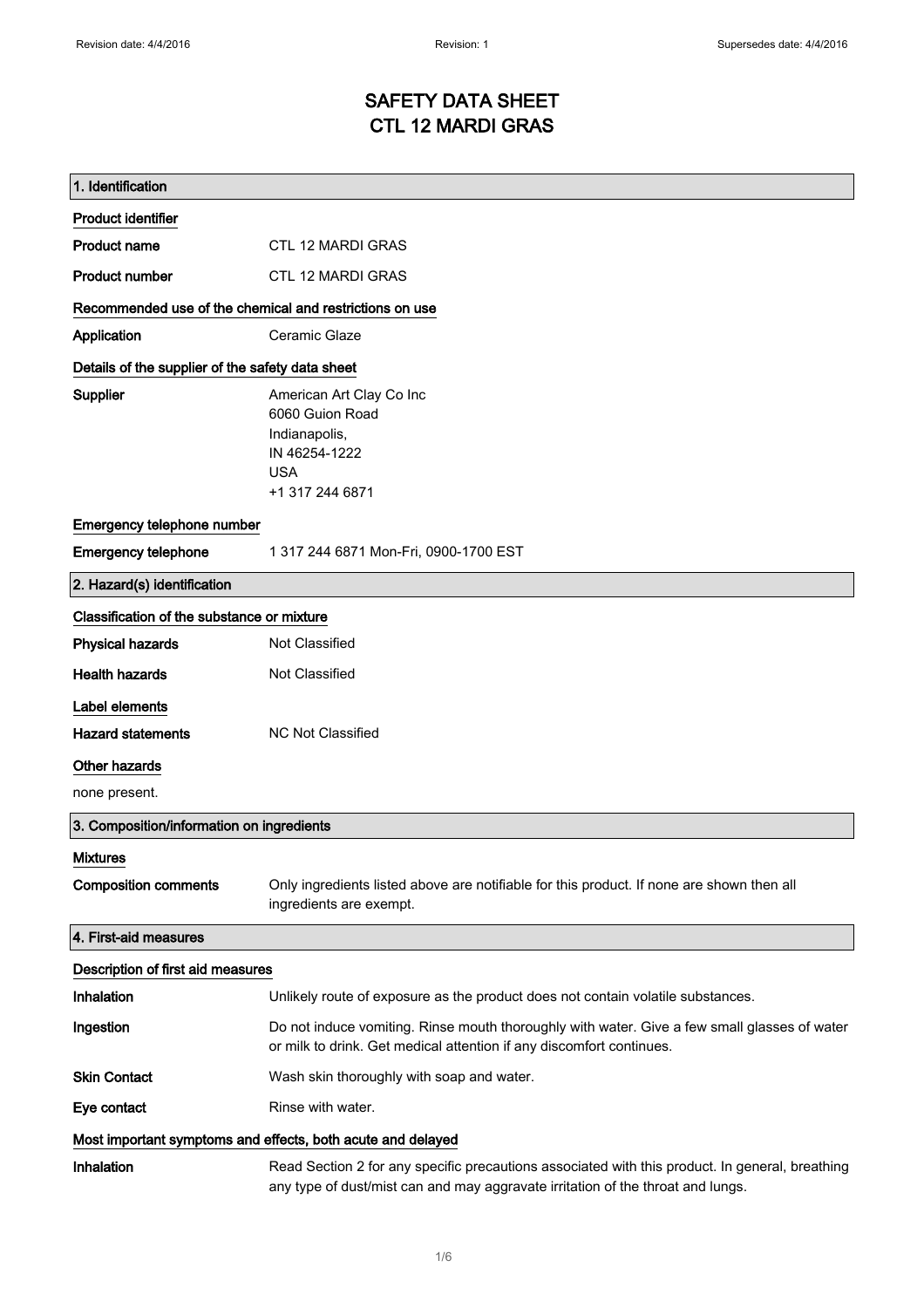| Ingestion                                             | Read Section 2 for any specific precautions associated with the use of this product. Products<br>with specific warnings about ingestion will give guidance there.                                                                                                                                           |  |  |
|-------------------------------------------------------|-------------------------------------------------------------------------------------------------------------------------------------------------------------------------------------------------------------------------------------------------------------------------------------------------------------|--|--|
| <b>Skin contact</b>                                   | Read Section 2 for any specific precautions associated with the use of this product. In general<br>most ceramic glazes, clays and special products will tend to have a drying effect on the skin<br>and may cause some sensitivity to users with sensitive skin.                                            |  |  |
| Eye contact                                           | Read Section 2 for any specific precautions associated with the use of this product. In general<br>most ceramic and special products contain materials that maybe abrasive to eyes. Keeping<br>materials from contacting the eyes is prudent. If contact does occur, flush with clean water, do<br>not rub. |  |  |
|                                                       | Indication of immediate medical attention and special treatment needed                                                                                                                                                                                                                                      |  |  |
| Notes for the doctor                                  | Treat symptomatically.                                                                                                                                                                                                                                                                                      |  |  |
| 5. Fire-fighting measures                             |                                                                                                                                                                                                                                                                                                             |  |  |
| <b>Extinguishing media</b>                            |                                                                                                                                                                                                                                                                                                             |  |  |
| Suitable extinguishing media                          | Use fire-extinguishing media suitable for the surrounding fire.                                                                                                                                                                                                                                             |  |  |
| Special hazards arising from the substance or mixture |                                                                                                                                                                                                                                                                                                             |  |  |
| <b>Specific hazards</b>                               | The product is not believed to present a hazard due to its physical nature.                                                                                                                                                                                                                                 |  |  |
| <b>Advice for firefighters</b>                        |                                                                                                                                                                                                                                                                                                             |  |  |
| Special protective equipment<br>for firefighters      | Use protective equipment appropriate for surrounding materials.                                                                                                                                                                                                                                             |  |  |
| 6. Accidental release measures                        |                                                                                                                                                                                                                                                                                                             |  |  |
|                                                       | Personal precautions, protective equipment and emergency procedures                                                                                                                                                                                                                                         |  |  |
| <b>Personal precautions</b>                           | For personal protection, see Section 8.                                                                                                                                                                                                                                                                     |  |  |
| <b>Environmental precautions</b>                      |                                                                                                                                                                                                                                                                                                             |  |  |
| <b>Environmental precautions</b>                      | Please read Section 2 completely. If any environmental warnings such as; H411 or H412 are<br>listed in Section 2, please use appropriate procedures when disposing of product and<br>container. Do not put materials into waterways or sewers.                                                              |  |  |
| Methods and material for containment and cleaning up  |                                                                                                                                                                                                                                                                                                             |  |  |
| Methods for cleaning up                               | Collect spillage for reclamation or absorb in vermiculite, dry sand or similar material.                                                                                                                                                                                                                    |  |  |
| Reference to other sections                           | For waste disposal, see Section 13. For personal protection, see Section 8.                                                                                                                                                                                                                                 |  |  |
| 7. Handling and storage                               |                                                                                                                                                                                                                                                                                                             |  |  |
| Precautions for safe handling                         |                                                                                                                                                                                                                                                                                                             |  |  |
| <b>Usage precautions</b>                              | Read label before use. Do not eat, drink or smoke when using this product. Good personal<br>hygiene procedures should be implemented. Wash hands and any other contaminated areas<br>of the body with soap and water before leaving the work site.                                                          |  |  |
|                                                       | Conditions for safe storage, including any incompatibilities                                                                                                                                                                                                                                                |  |  |
| <b>Storage precautions</b>                            | Store in tightly-closed, original container in a dry and cool place.                                                                                                                                                                                                                                        |  |  |
| Specific end uses(s)                                  |                                                                                                                                                                                                                                                                                                             |  |  |
| Specific end use(s)                                   | The identified uses for this product are detailed in Section 1.2.                                                                                                                                                                                                                                           |  |  |
| 8. Exposure Controls/personal protection              |                                                                                                                                                                                                                                                                                                             |  |  |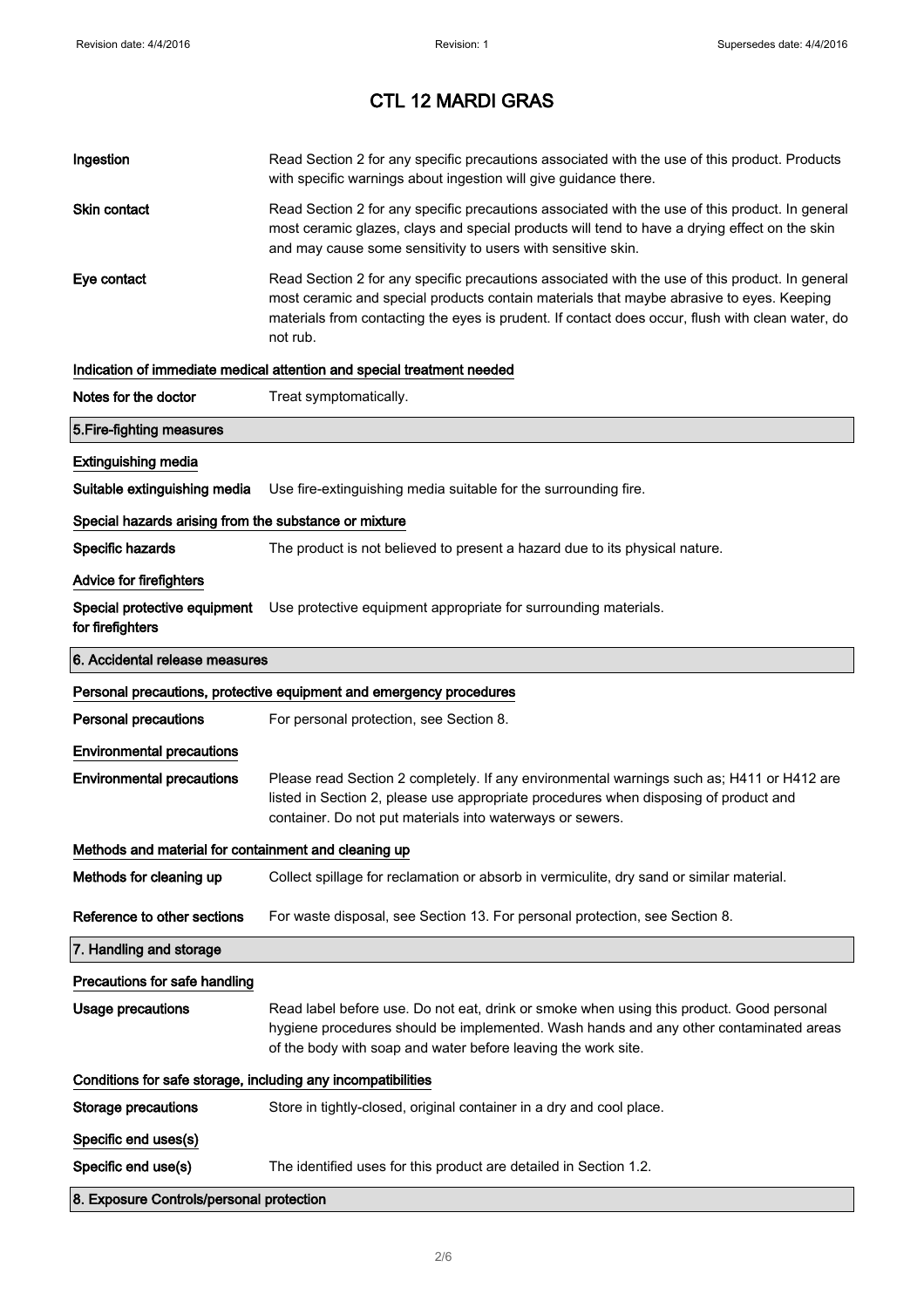| Ingredient comments                 | Only ingredients listed n Section 3 are notifiable for this product. If none are shown then all<br>ingredients are exempt.                                                                                           |
|-------------------------------------|----------------------------------------------------------------------------------------------------------------------------------------------------------------------------------------------------------------------|
| <b>Exposure controls</b>            |                                                                                                                                                                                                                      |
| Appropriate engineering<br>controls | No specific ventilations requirements unless the "FAN" pictogram is shown above or specified<br>in Section 2.                                                                                                        |
| Eye/face protection                 | No specific eye protection required unless the "EYE PROTECTION" pictogram is shown<br>above or specified in Section 2.                                                                                               |
| Hand protection                     | No specific hand protection required unless the "HAND PROTECTION" pictogram is shown<br>above or specified in Section 2.                                                                                             |
| Hygiene measures                    | Using good personal hygiene practices is always appropriate. Keeping a clean work space,<br>cleaning up properly when done, and not eating, drinking or smoking when using this product.                             |
| Respiratory protection              | No specific respiratory protection required unless the "RESPIRATOR" pictogram is shown<br>above or specified in Section 2. Using the appropriate certified protection for the operation is<br>important if required. |

### 9. Physical and Chemical Properties

#### Information on basic physical and chemical properties

| Appearance                                      | Colored liquid.           |
|-------------------------------------------------|---------------------------|
| Color                                           | Various colors.           |
| Odor                                            | Almost odorless.          |
| <b>Odor threshold</b>                           | No information available. |
| рH                                              | 6-8                       |
| <b>Melting point</b>                            | No information available. |
| Initial boiling point and range                 | No information available. |
| <b>Flash point</b>                              | No information available. |
| <b>Evaporation rate</b>                         | No information available. |
| Flammability (solid, gas)                       | No information available. |
| Upper/lower flammability or<br>explosive limits | No information available. |
| Vapour pressure                                 | No information available. |
| <b>Relative density</b>                         | Greater than 1.0          |
| Solubility(ies)                                 | Not applicable.           |
| <b>Partition coefficient</b>                    | No information available. |
| <b>Auto-ignition temperature</b>                | Not applicable.           |
| <b>Decomposition Temperature</b>                | No information available. |
| <b>Viscosity</b>                                | No information available. |
| <b>Explosive properties</b>                     | none                      |
| <b>Oxidising properties</b>                     | none                      |
| Other information                               | Not applicable.           |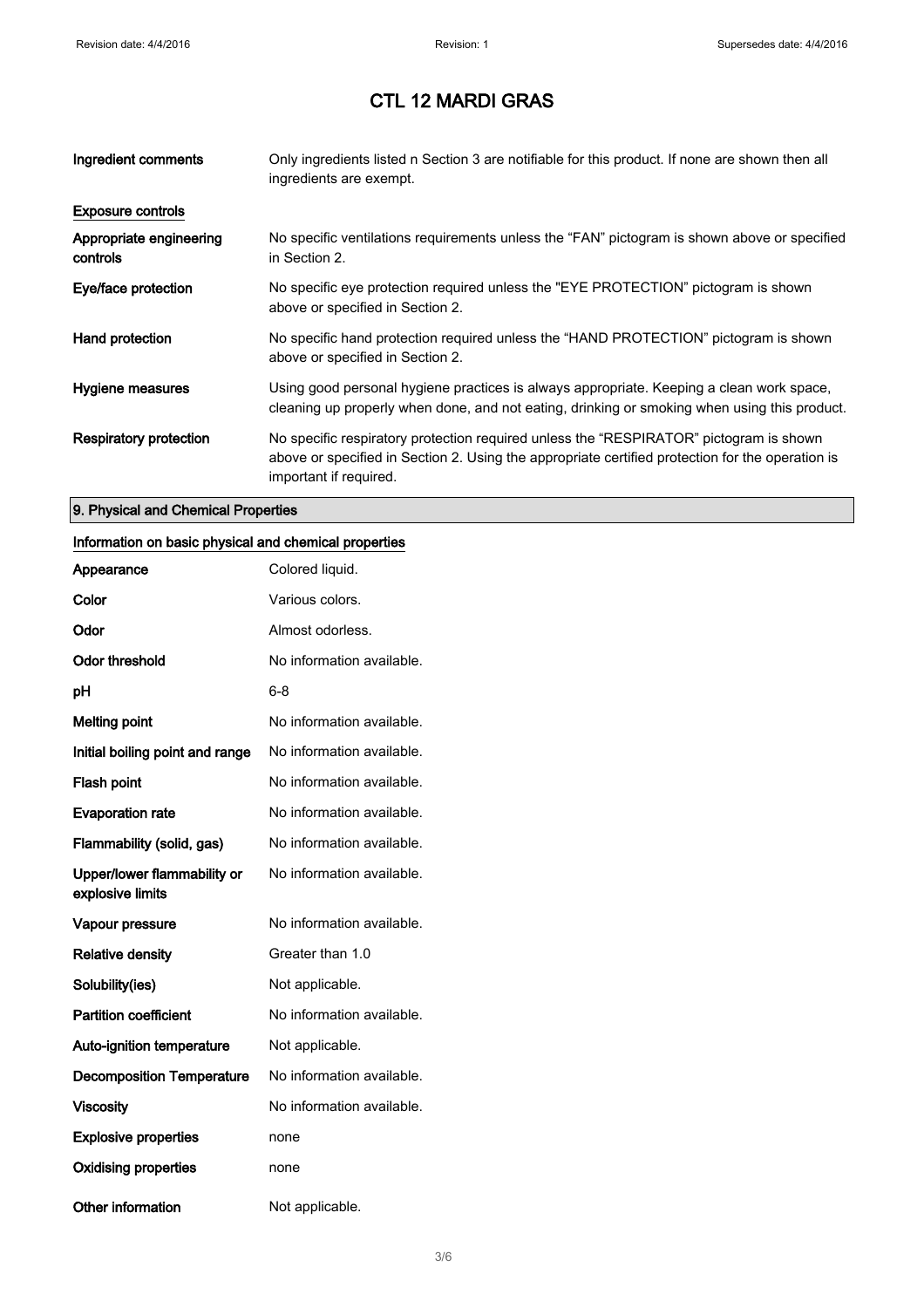| 10. Stability and reactivity          |                                                                                                                                                                                                                                                |
|---------------------------------------|------------------------------------------------------------------------------------------------------------------------------------------------------------------------------------------------------------------------------------------------|
| Reactivity                            | There are no known reactivity hazards associated with this product.                                                                                                                                                                            |
| <b>Stability</b>                      | No particular stability concerns.                                                                                                                                                                                                              |
| Possibility of hazardous<br>reactions | None known.                                                                                                                                                                                                                                    |
| Conditions to avoid                   | None known.                                                                                                                                                                                                                                    |
| Materials to avoid                    | None known.                                                                                                                                                                                                                                    |
| Hazardous decomposition<br>products   | None known.                                                                                                                                                                                                                                    |
| 11. Toxicological information         |                                                                                                                                                                                                                                                |
| Information on toxicological effects  |                                                                                                                                                                                                                                                |
| <b>Toxicological effects</b>          | Please read Section 2 thoroughly to understand the toxicological risks, (if any) and<br>precautions for safe use (if any).                                                                                                                     |
| Skin corrosion/irritation             |                                                                                                                                                                                                                                                |
| <b>Skin sensitization</b>             |                                                                                                                                                                                                                                                |
| <b>Skin sensitisation</b>             | Based on available data the classification criteria are not met.                                                                                                                                                                               |
| Eye contact                           | May cause temporary eye irritation.                                                                                                                                                                                                            |
| 12. Ecological Information            |                                                                                                                                                                                                                                                |
| Ecotoxicity                           | Please read Section 2 completely. If any environmental warnings such as; H411 or H412 are<br>listed in Section 2, please use appropriate procedures when disposing of product and<br>container. Do not put materials into waterways or sewers. |
| <b>Toxicity</b>                       |                                                                                                                                                                                                                                                |
| <b>Toxicity</b>                       | Please read Section 2 completely. If any environmental warnings such as; H411 or H412 are<br>listed in Section 2, please use appropriate procedures when disposing of product and<br>container. Do not put materials into waterways or sewers. |
| Persistence and degradability         |                                                                                                                                                                                                                                                |
| Persistence and degradability         | No data available.                                                                                                                                                                                                                             |
| Biodegradation                        | Not inherently biodegradable.                                                                                                                                                                                                                  |
| <b>Bioaccumulative potential</b>      |                                                                                                                                                                                                                                                |
| <b>Partition coefficient</b>          | No information available.                                                                                                                                                                                                                      |
| Mobility in soil                      |                                                                                                                                                                                                                                                |
| <b>Mobility</b>                       | Semi-mobile.                                                                                                                                                                                                                                   |
| Results of PBT and vPvB assessment    |                                                                                                                                                                                                                                                |
| Results of PBT and vPvB<br>assessment | This product does not contain any substances classified as PBT or vPvB.                                                                                                                                                                        |
| Other adverse effects                 |                                                                                                                                                                                                                                                |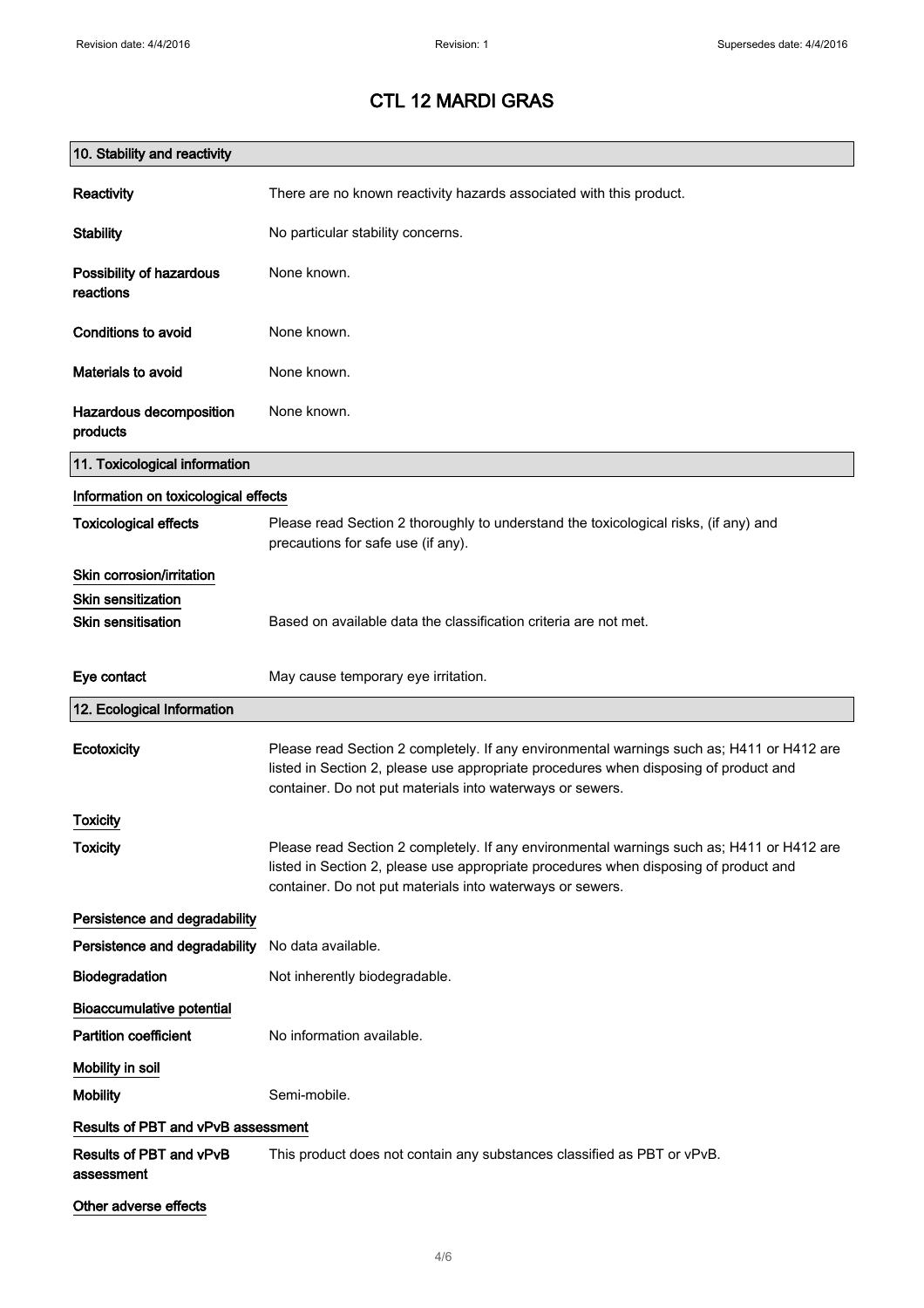| Other adverse effects                                                                                                                                                                                                                             | None known.                                                                                                                                                                                  |
|---------------------------------------------------------------------------------------------------------------------------------------------------------------------------------------------------------------------------------------------------|----------------------------------------------------------------------------------------------------------------------------------------------------------------------------------------------|
| 13. Disposal considerations                                                                                                                                                                                                                       |                                                                                                                                                                                              |
| Waste treatment methods                                                                                                                                                                                                                           |                                                                                                                                                                                              |
| <b>General information</b>                                                                                                                                                                                                                        | Dispose of waste product or used containers in accordance with local regulations When<br>handling waste, the safety precautions applying to handling of the product should be<br>considered. |
| 14. Transport information                                                                                                                                                                                                                         |                                                                                                                                                                                              |
| General                                                                                                                                                                                                                                           | The product is not covered by international regulations on the transport of dangerous goods<br>(IMDG, IATA, DoT).                                                                            |
| <b>UN Number</b>                                                                                                                                                                                                                                  |                                                                                                                                                                                              |
| Not applicable.                                                                                                                                                                                                                                   |                                                                                                                                                                                              |
| UN proper shipping name                                                                                                                                                                                                                           |                                                                                                                                                                                              |
| Not applicable.                                                                                                                                                                                                                                   |                                                                                                                                                                                              |
| Transport hazard class(es)                                                                                                                                                                                                                        |                                                                                                                                                                                              |
| No transport warning sign required.                                                                                                                                                                                                               |                                                                                                                                                                                              |
| Packing group                                                                                                                                                                                                                                     |                                                                                                                                                                                              |
| Not applicable.                                                                                                                                                                                                                                   |                                                                                                                                                                                              |
| <b>Environmental hazards</b>                                                                                                                                                                                                                      |                                                                                                                                                                                              |
| <b>Environmentally Hazardous Substance</b><br>Please refer to Section 2 for any environmental hazards associated with this product. If H411/H412 warnings are shown then<br>please verify packaging and labeling requirements for larger volumes. |                                                                                                                                                                                              |
| Special precautions for user                                                                                                                                                                                                                      |                                                                                                                                                                                              |
| Not applicable.                                                                                                                                                                                                                                   |                                                                                                                                                                                              |
| Transport in bulk according to Not applicable.<br>Annex II of MARPOL 73/78<br>and the IBC Code                                                                                                                                                    |                                                                                                                                                                                              |
| 15. Regulatory information                                                                                                                                                                                                                        |                                                                                                                                                                                              |
| <b>US State Regulations</b><br>None of the ingredients are listed or exempt.                                                                                                                                                                      | California Proposition 65 Carcinogens and Reproductive Toxins                                                                                                                                |
| Inventories<br>Canada - DSL/NDSL<br>All the ingredients are listed or exempt.                                                                                                                                                                     |                                                                                                                                                                                              |
| <b>US-TSCA</b><br>All the ingredients are listed or exempt.                                                                                                                                                                                       |                                                                                                                                                                                              |
| US - TSCA 12(b) Export Notification                                                                                                                                                                                                               |                                                                                                                                                                                              |

All the ingredients are listed or exempt.

16. Other information